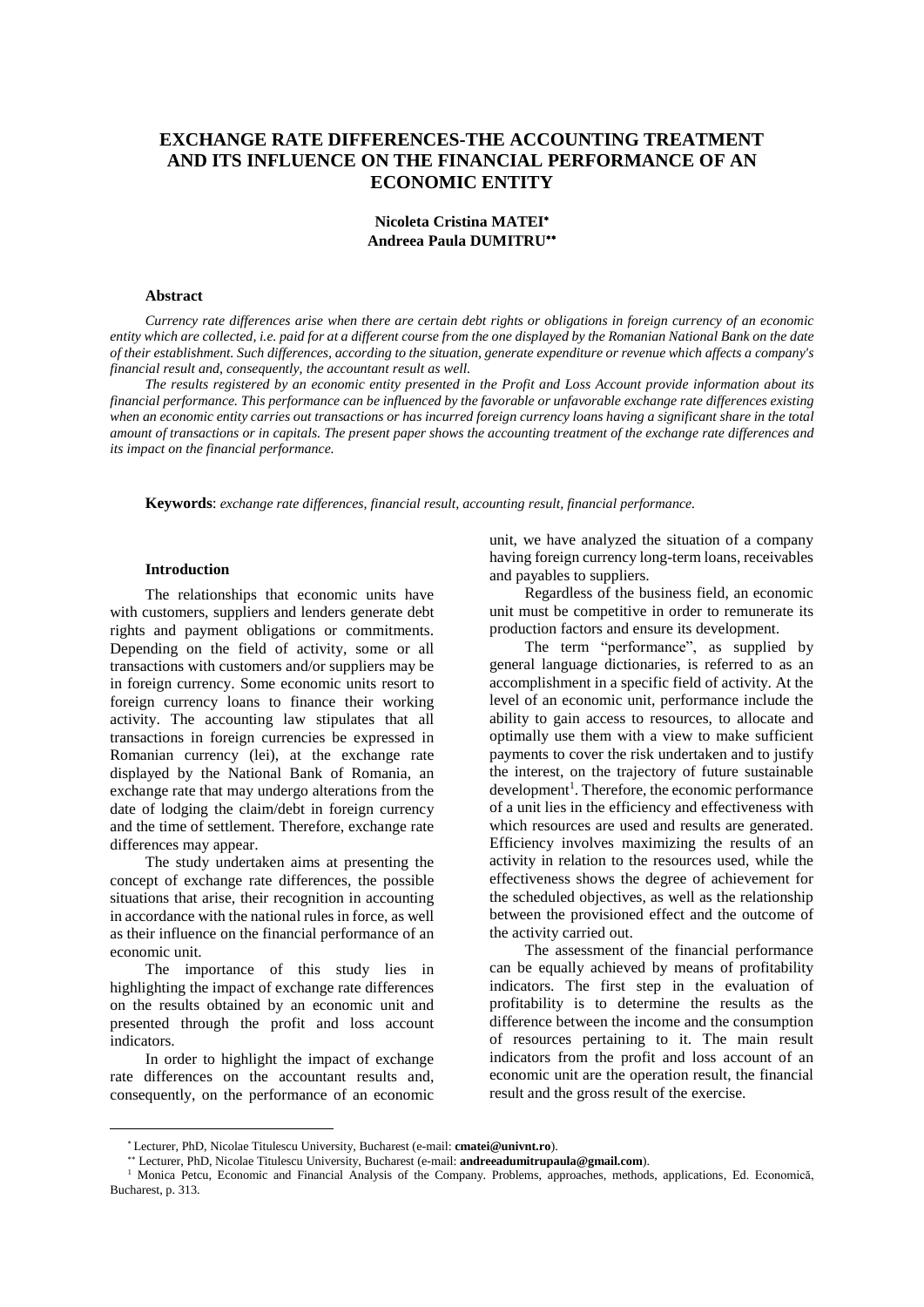The operating result represents the difference between the operating revenue and the expenditure of the resources allotted to the operation, while the financial result is determined by deducting the financial expenditure from the financial revenue. The two results, the operation and the financial ones summed up, form the gross result of the exercise or the accounting result.

The accounting profit provides information relating to the company's ability to control costs and to achieve revenue that is higher than the expenditure.<sup>2</sup>

The exchange rate differences may be financial income or expenses, as appropriate. Therefore, their existence and amount influence the financial result and, consequently, the gross profit of the exercise.

**C**urrency rate differences – accounting treatment

In order to carry out activity, some economic units make foreign currency transactions. Foreign currency represents any currency, but the national one.

In Romania accounting is held in the national currency, therefore foreign currency transactions must be initially recorded at the exchange rate communicated by the National Bank of Romania on the date of the transaction.

A foreign currency transaction is a transaction that is expressed in or requires settlement in a currency other than the national currency (lei), including transactions arising when an entity:

 buys or sells goods or services whose price is expressed in currency;

 borrows or loans funds, and the amounts to be paid or cashed are expressed in currency; or

 purchases or gives in assets in any other manner, contracts or pay debts denominated in foreign currency.<sup>3</sup>

The differences arising from the conversion of a certain number of units of a currency into another currency at different exchange rates represent exchange rate differences. The currency exchange rate refers to the exchange ratio between the two currencies.<sup>4</sup>

According to the accounting regulations in force, exchange differences arise:

 upon settlement of foreign currency receivables and payables to rates that were different from those at which they were initially recorded;

 $\overline{a}$ 

upon evaluation at the end of each month of the

claims, debts in foreign currency, foreign currency availability and other treasury values, such as state currency titles, letters of credit and deposits in foreign currency at the exchange rate of the currency market, communicated by the National Bank of Romania in the last banking day of the month.

When the claims or liabilities in foreign currencies are settled in the same month in which they occurred, the resulting difference is recognized in that month. In the case when these claims or liabilities in foreign currencies are settled within a subsequent month, the difference is recognized in each month, which intervenes by the month of settlement and is to be determined taking into account the modification of exchange rates in the course of each month.

Exchange rate differences can be favorable and are recorded in accounting as income from the exchange rate differences or they can be unfavorable and are recognized as expenses from he exchange rate differences.

The change of the exchange rate may generate expenses from the exchange rate differences or income from the exchange rate differences depending on the type of the transaction as follows: **Tabel 1**

| тарсі 1            |                            |                   |  |
|--------------------|----------------------------|-------------------|--|
| <b>Transaction</b> | <b>Exchange rate trend</b> |                   |  |
| in foreign         | <b>Ascending</b>           | <b>Descending</b> |  |
| currency           |                            |                   |  |
|                    |                            |                   |  |
| Incurred loans     | Exchange rate              | Exchange          |  |
|                    | differences                | rate              |  |
|                    | expenses                   | differences       |  |
|                    |                            | revenue           |  |
| Offered loans      | Exchange rate              | Exchange          |  |
|                    | differences                | rate              |  |
|                    | revenue                    | differences       |  |
|                    |                            | expenses          |  |
| Goods              | Exchange rate              | Exchange          |  |
| delivery/servic    | differences                | rate              |  |
| es                 | revenue                    | differences       |  |
|                    |                            | expenses          |  |
| Purchase of        | Exchange rate              | Exchange          |  |
| goods              | differences                | rate              |  |
|                    | expenses                   | differences       |  |
|                    |                            | revenue           |  |
| Bank deposits,     | Exchange rate              | Exchange          |  |
| deposits in the    | differences                | rate              |  |
| current            | revenue                    | differences       |  |
| account, cash      |                            | expenses          |  |

From the normal course of the activity of an economic unit there may result receivables and payables denominated in lei, whose settlement is to

<sup>2</sup>Tabără Neculai, Dincu Roxana-Mauela, "Performance Indicators in the Context of International Accounting Regulations", Al. I. Cuza University, Iaşi, p. 368.

<sup>3</sup>O.M.F.P. 1802/2014 ACCOUNTING REGULATIONS concerning the individual annual financial statements and the consolidated annual financial statements, art. 317, par. (1).

<sup>4</sup>O.M.F.P. 1802/2014 ACCOUNTING REGULATIONS concerning the individual annual financial statements and the consolidated annual financial statements, art. 317, par. (2).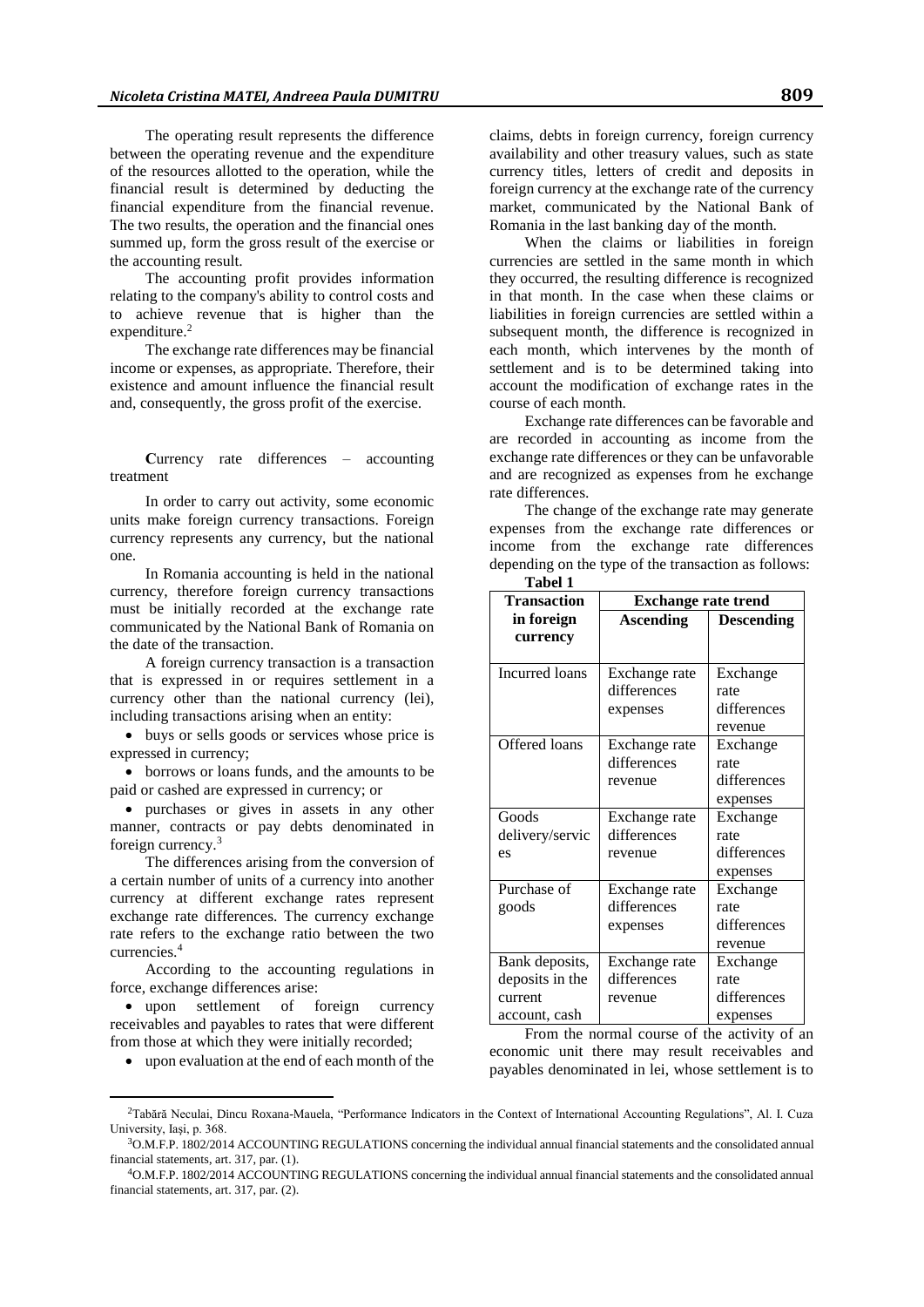be made depending on currency rates. At the time of the settlement of such claims and debts there may arise differences in value due to an exchange rate different from that at which they were originally recorded, differences which are to be recorded in the accounts as other financial expenses/revenue.

## **The influence of the exchange rate differences on the financial performance of an economic unit**

At the time of the settlement of foreign currency receivables and payables or on a monthly basis, both in their assessment and in the assessment of the foreign currency reserves at the exchange rate communicated by the National Bank of Romania, in accounting there can be registered expenses or income resulted from the exchange rate differences. These expenses, financial income affects the result respectively obtained an economic entity.

In order to analyze the influence of the exchange rate differences over the financial performance we have studied the case of economic unit with euro-denominated payables, debt claims in euros and dollars to suppliers, long-term loans contracted in euros and dollars, reserves in the form of bank accounts in euros and dollars.

The evolution of assets, payables and foreign currency deposits as well as the debt-items, i.e. debts to suppliers and long-term debts is presented as follows:



The euro and dollar currency exchange rate at the end of the 2013, 2014 and 2015 financial exercises varied as follows:

| labl<br>16 |
|------------|
|------------|

|          | <b>Financial exercise</b> |      |      |
|----------|---------------------------|------|------|
| Currency | 2013                      | 2014 | 2015 |
| Dollar   | 3.26                      | 3.69 | 4.15 |
| Euro     | 4 48                      | 4 48 |      |

As it can be noticed from the above table, the exchange rate had an ascending trend over the analyzed period for both currencies in which the economic unit made transactions.

The devaluation of the Romanian currency in comparison to the US dollar and the euro led to the recording of exchange rate differences expenses larger than the exchange rate differences income at the end of each year, as euro and dollars loans have the largest share in the total foreign currency transactions.

We present below the evolution of the expenditure and income from exchange rate differences:

**Graph 3**



In addition to the expensesfrom the exchange rate differences, the determination of the financial outturn includes the interest expenses and the other financial expenses, but the former have the largest share in the total financial expenditure (Graph 4), consequently having a huge impact on the financial result.

### **Graph 4**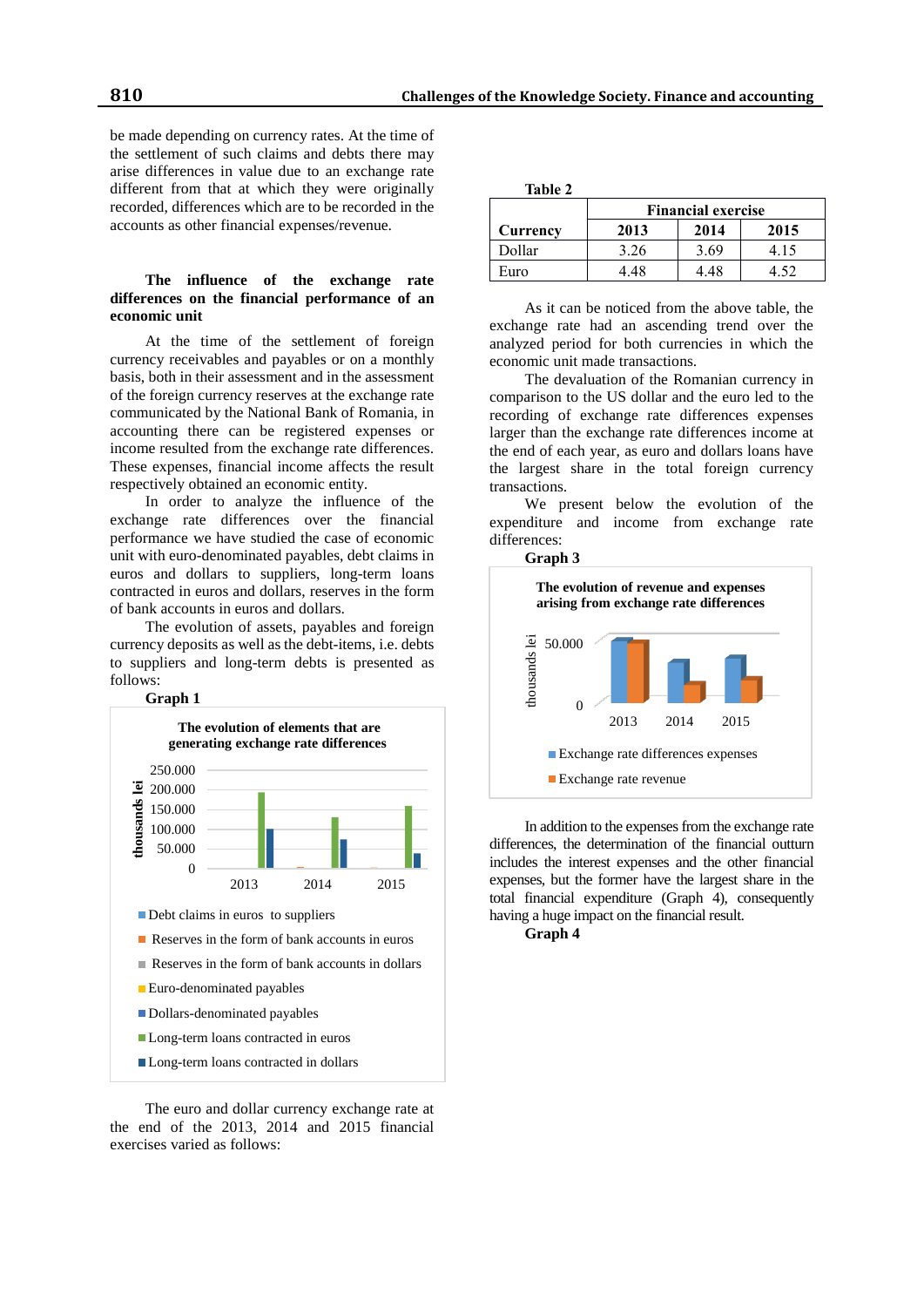

The structure of financial income is as follows: **Graph 5**



The information presented above implies that both expenditure and income from the exchange rate differences hold the largest share among the items that participate in establishing the financial result, so that its evolution depends largely on the expenses and income from the exchange rate differences. Exchange rate fluctuations that are reflected in accounting as revenue and expenditure according to which the economic unit's results are determined, have a significant impact on its financial performance.

The elements of expenditure and revenue from the exchange rate differences negatively influence the evolution of the financial result because of the larger amount of the expenditure as compared to the revenue, due to unfavorable currency exchange rate evolution.

The operational activity of the economic unit, throughout the period under review, ended with profit, while the financial activity ended in loss. The loss from the financial activity was larger than the profit generated by the operational activity, therefore, the gross profit of the financial exercise, the accounting outcome, amounts to loss nevertheless.

| Table 3       |                           |              | - thousand lei- |  |
|---------------|---------------------------|--------------|-----------------|--|
| Indicator     | <b>Financial exercise</b> |              |                 |  |
|               | 2013                      | 2014         | 2015            |  |
| Operational   |                           |              |                 |  |
| activity      |                           |              |                 |  |
| result        | 17,248.84                 | 35,795.33    | 6,949.34        |  |
| Financial     |                           |              |                 |  |
| result        | 25,533.25                 | $-36,735.07$ | 31,931.46       |  |
| The<br>gross  |                           |              |                 |  |
| result of the |                           |              |                 |  |
| exercise      | $-8,284.41$               | $-939.74$    | 24,982.12       |  |



A business is competitive when it covers both its operating costs and the cost of capital. The economic unit studied through the positive operating result shows that it has the ability to cover its operating expenses, but the negative financial result indicates an inability to cover the cost of borrowed capital.

The long-term financing of a company can be made from its own resources or from borrowed resources. The respective company holds loans in foreign currency, so that the rate of foreign currency debt in permanent capital has a significant impact on its financial performance.

The capital of the company is represented by both its own capital subscribed and paid up by shareholders, legal reserves, reevaluation reserve and other reserves, as well as by the loan represented by long-term credits in lei and in foreign currency.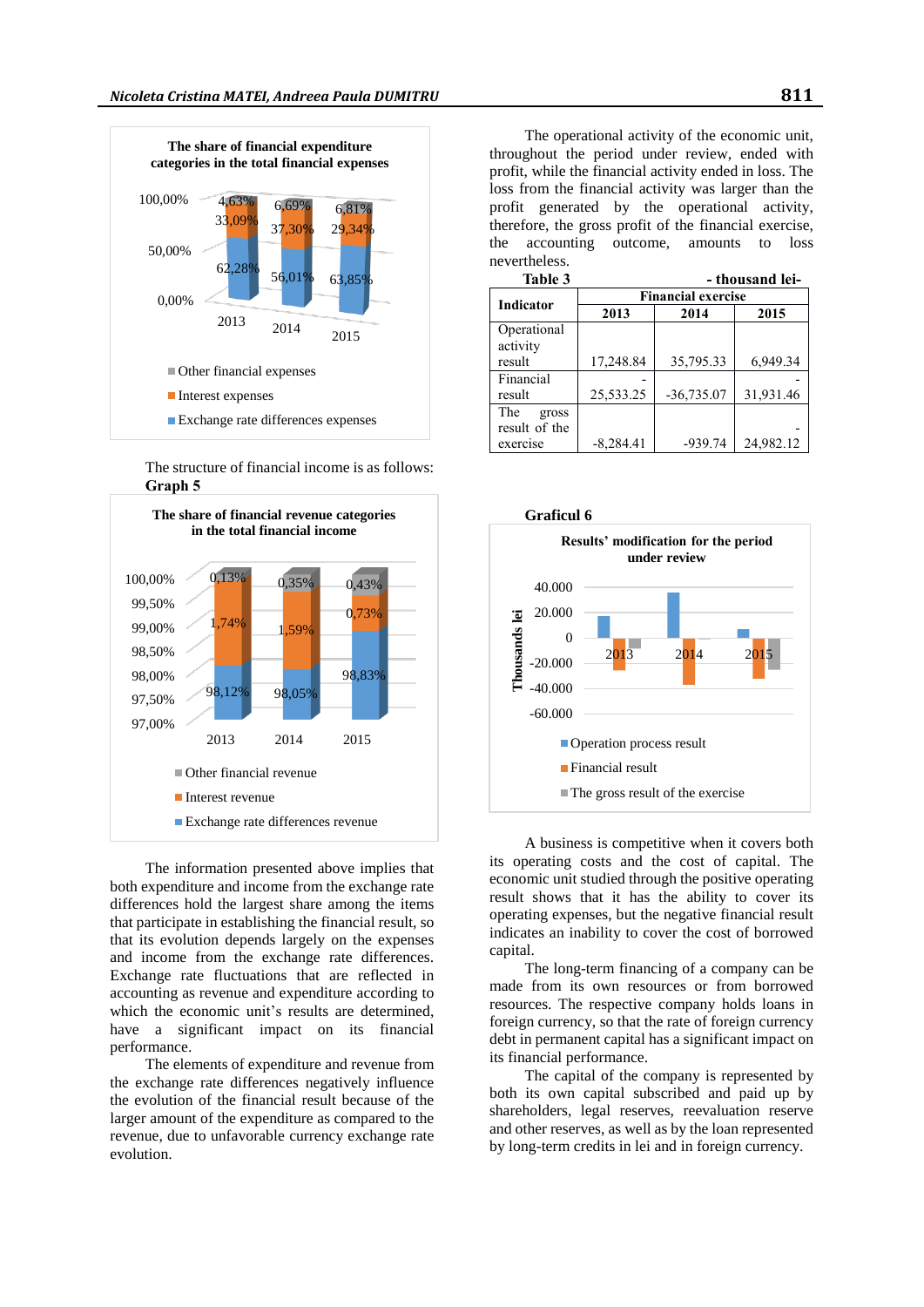The structure of the permanent capital (the company's own capital and long-term debts) of the company is given in the tables below:

| Table 4     | - thousand lei -          |         |         |
|-------------|---------------------------|---------|---------|
|             | <b>Financial exercise</b> |         |         |
| Indicator   | 2013                      | 2014    | 2015    |
| Long-term   |                           |         |         |
| debts<br>in |                           |         |         |
| euro        | 194,390                   | 131,191 | 160,062 |
| Long-term   |                           |         |         |
| debts<br>in |                           |         |         |
| dollars     | 100,879                   | 74,549  | 39,196  |
| Company     |                           |         |         |
| own capital | 622,701                   | 634,869 | 609,126 |
| Permanent   |                           |         |         |
| capital     | 917,971                   | 840,610 | 808,384 |

**Table 5**

|             | <b>Financial exercise</b> |      |       |
|-------------|---------------------------|------|-------|
| Indicator   | 2013                      | 2014 | 2015  |
| Long-term   |                           |      |       |
| debts<br>in |                           |      |       |
| euro        | 21%                       | 16%  | 20%   |
| Long-term   |                           |      |       |
| debts<br>in |                           |      |       |
| dollars     | 11%                       | 9%   | $5\%$ |
| Company     |                           |      |       |
| own capital | 68%                       | 76%  | 75%   |
| Permanent   |                           |      |       |
| capital     | 100%                      | 100% | 100%  |

Long-term credits in foreign currency generate costs, namely interest costs, but also expenditure caused by exchange rate fluctuations. These expenses are to be covered from the financial revenue and the operating profits. The extent to which the operating profit and the financial income have covered financial expenses:

**Table 6**

|                                                                                                                              | <b>Financial exercise</b> |        |        |
|------------------------------------------------------------------------------------------------------------------------------|---------------------------|--------|--------|
|                                                                                                                              | 2013                      | 2014   | 2015   |
| The proportion of<br>covering<br>the<br>expenditure from<br>operation<br>the<br>process result<br>and the financial<br>mcome | 88.79%                    | 98.16% | 50.23% |

Throughout the period under review the company hasn't covered its financial expenditure on account of the profit from operations and the financial income, thus obtaining gross accounting loss at the end of each financial exercise.

We present below the value of the result from operations, financial income and the financial expense categories:

| Table 7                        |                           |        | - thousand lei - |
|--------------------------------|---------------------------|--------|------------------|
|                                | <b>Financial exercise</b> |        |                  |
| Indicator                      | 2013                      | 2014   | 2015             |
| Operational<br>activity result | 17,249                    | 35,795 | 6,949            |
| Financial<br>revenues total    | 48,387                    | 14,463 | 18,266           |
| Exchange                       |                           |        |                  |
| rate                           |                           |        |                  |
| differences                    |                           |        |                  |
| expenses                       | 46,036                    | 28,675 | 32,050           |
| Interest costs                 | 24,461                    | 19,098 | 14,727           |
| Other                          |                           |        |                  |
| financial                      |                           |        |                  |
| expenses                       | 3,423                     | 3,425  | 3,421            |
| Financial                      |                           |        |                  |
| expenses total                 | 73,920                    | 51,198 | 50,198           |

As shown in the table above, for each financial exercise, the operation profit and the financial income entirely covered the interest expenses and the other financial expenses and only partially the exchange rate differences expenses. Therefore, the revenues recorded by the company from both its operation activity as well as from the financial activity, cover the operation costs, the interest charges on loans' expenses, other financial expenses, but it does not entirely cover the unfavorable rate differences generated by the monthly assessment of loans, receivables, payables to suppliers and the amounts available in foreign currency.

In the case of the studied company the significant share of foreign currency loans in the total amount of patrimonial elements which give rise to differences in exchange rates linked with the evolution of the exchange rate has led to a high level of financial expenditure so as to generate a financial loss that is not covered in the exploitation result. In this way, differences in exchange rates have a significant impact on the financial performance of the economic unit.

### **Conclusions**

The economic units engaged in foreign currency transactions must record these in the national currency at the exchange rate communicated by the National Bank of Romania at the date of the transaction. Fluctuations in currency exchange rates between the transaction date and the settlement date give rise to exchange rate differences that are either favorable or unfavorable to the economic unit. These differences are recognized in accounting as follows: the favorable ones in the financial income accounts, and the unfavorable ones in the financial expenses accounts.